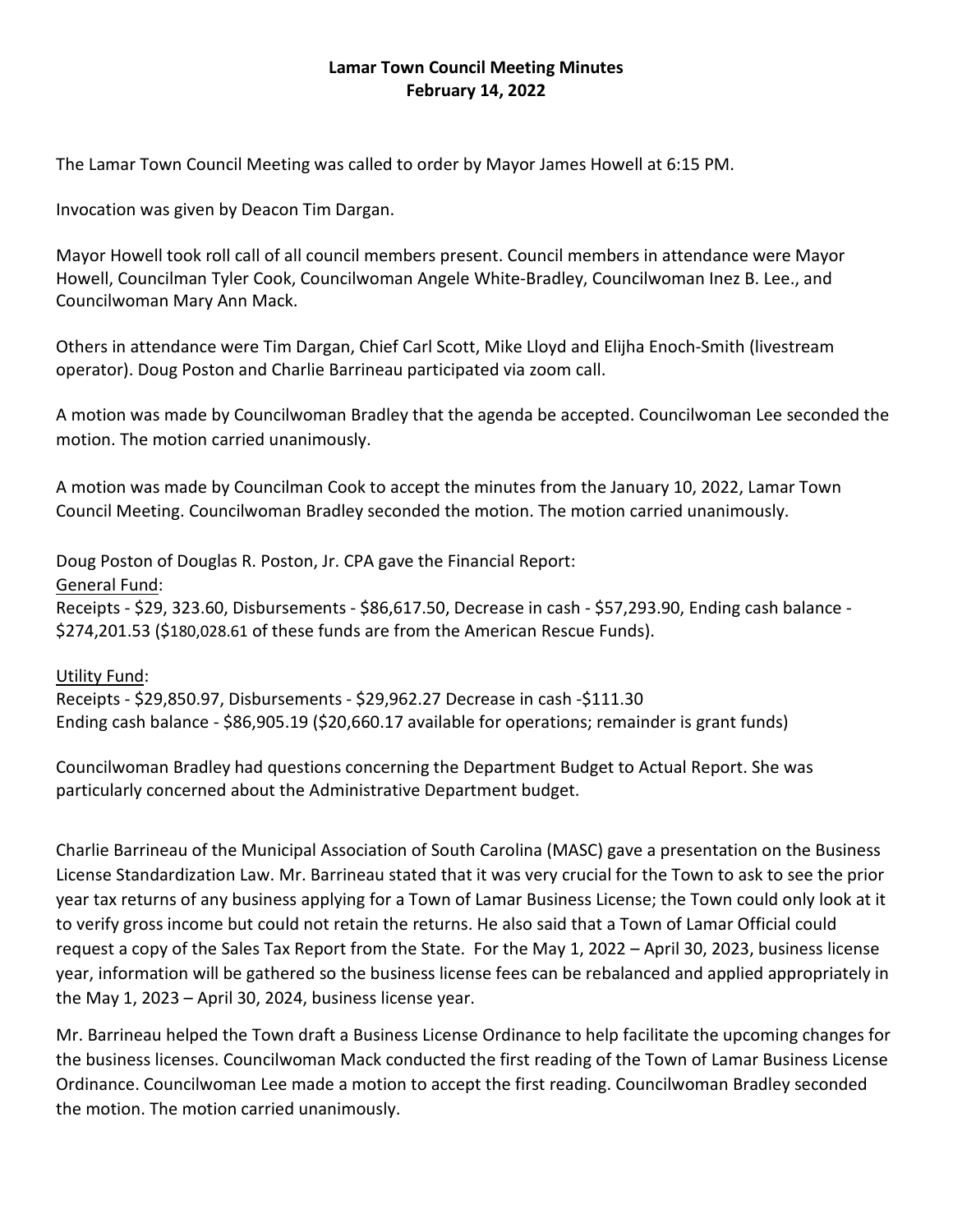Mike Lloyd gave the Water Report for the year 2021:

| <b>Water Report Year in Review</b>          | 2021       | 2020         |
|---------------------------------------------|------------|--------------|
| <b>Gallons of Water Purchased</b>           | 50,824,780 | 37,601,220   |
| <b>Gallons of Water Sold</b>                | 28,821,005 | 26,061,629   |
| <b>Gallons Used During Hydrant Flushing</b> | 229,530    | 238,660      |
| <b>Unaccounted for Gallons</b>              | 21,795,500 | 11,300,931   |
| <b>Average Percentage Loss</b>              | 42.8       | 35 to 40 %   |
| <b>Average Daily Loss (Gallons)</b>         | 61,865     | 30 to 40,000 |

Mr. Lloyd gave the following Public Works Report:

- Transducer that controls the SCADA Unit must be replaced (Grooms Tank)
- Experience severe water loss due to cracked pipe on Darlington Avenue. DCWSA repaired the leak.
- Searching for leak in the area.
- Service line leak was located and repaired on South Darlington. Leak at the Post office was also repaired.
- Assisted Darlington County 911 with house number issue.

Councilwoman Mack suggested that the Town put a water meter at the baseball field so the Town can determine how much water is being used.

Chief Carl Scott Police Department Report:

Chief Scott said that the Police Department has applied for a Firehouse Sub Grant to by new and improved radios for the Department. A motion was made by Councilwoman Bradley to pursue the grant and it was seconded by Councilman Cook. The motion carried unanimously.

Old Business was discussed.

Mayor Howell gave an update on the following:

- It has been determined that DCWSA became the water provider for the Town of Lamar in February or March of 2016. Further research will need to be done to determine what the status of our customer's bill were at that time.
- The Town's attorney will help the Town draft certified letters to give to property owners of dilapidated buildings in the town limits. The property owners will be given a reasonable amount of time to address this issue.

Tim Dargan gave an update on the following:

- Letters have been mailed to members of the Planning Commission and Board of Zoning listing the qualifications and responsibilities of each board.
- The Grease Ordinance is being tweaked to include the Cambridge Apartment Complex.
- The DHEC Dam Report Has been completed by the engineering firm and has been submitted to DHEC.

New Business was discussed.

Mayor Howell said that Town Employees cannot pick up limbs and debris out of someone's yard or private property. He also said that the Public Works Department will confiscate the trash cans from delinquent water bill customers.